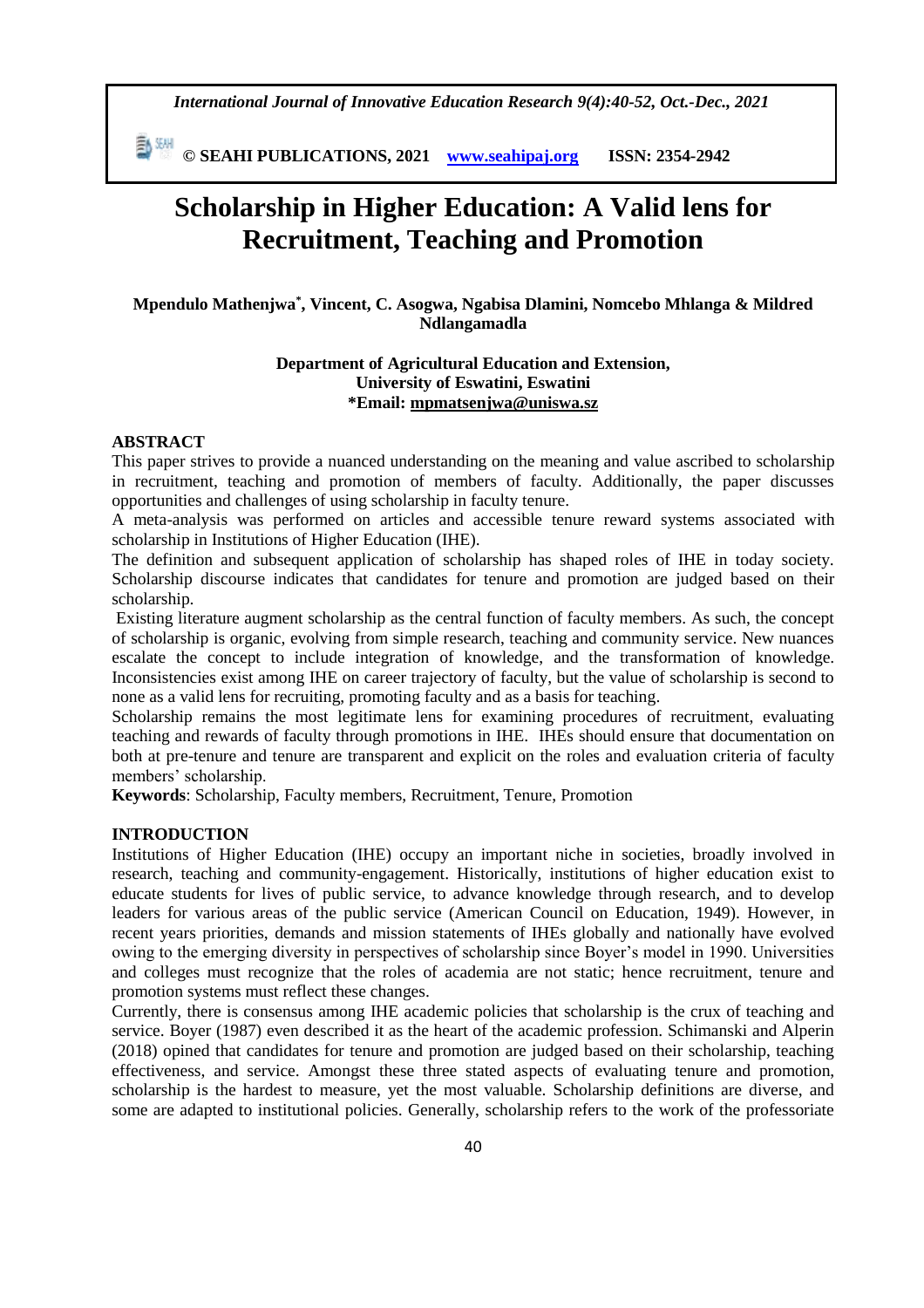which encompasses numerous aspects of overlapping functions of the faculty. Neumann (1993) described scholarship as a verb involving keeping up to date with research literature in one's field or discipline.

Furthermore, Boyer (1990) presented scholarship as a set of activities (domains) which include discovery, integration, application, and teaching. Boyer expanded that these domains include creation, discovery, advancement, and transformation of knowledge. This perspective of scholarship greatly influenced how IHE codified policies of what constitutes legitimate knowledge. The Boyer model ensured that scholarship transcended into the three core functions of IHE which are research, teaching and service. Shulman (2011) described scholarship as an activity that manifests three essential features; it should be public, subject to peer review and evaluation, and accessible for exchange and use by members of one's disciplinary community. Shulman further framed scholarship of teaching and learning (SoTL) as one which involve classroom research, pedagogical reflection, and/or institution-wide assessment. Shulman (2000) justified that faculty members must engage in SoTL due to professionalism, pragmatism, and institutional policies. According to SoTL, scholarship has been repositioned to involve faculty expertise, peer review and impact. SoTL used effectively, can be a catalyst of thought and action. Hence, O'Meara (2015) concluded that discovery endures as the most legitimate and preferred form of scholarship in most Institutions of Higher Education.

In any case, the definitions of scholarship adapted to IHE policies are generally meant to domesticate scholarship at institutional level. Institutional-led definitions of scholarship have common themes of activities for members of faculty which are measurable such as basic or collaborative research work published or presented, grant activity, the integration of knowledge, and the transformation of knowledge. At institutional level, this function has been operationalized to "engaged scholarship", a phrase used to describe faculty who are concerned with the increasing specialization of academic knowledge into discrete disciplines, each of which produces overly complex and technical knowledge (Barker, 2004). Harley et al. (2010) observed that institutional-led definitions of scholarship influence how faculty focus their attention, the activities they choose to pursue, and choices such as the direction of their research programme and venues for publishing their work.

#### **Statement of Problem**

Pre-and post-tenured faculty face immense pressure to meet professional expectations and requirements from their colleagues and disciplines. The career path of faculty is muddied with tensions within tenure and promotion processes in IHE. Interestingly, Boyer (1990) affirmed that scholarship is the heart of the profession of faculty members. IHE at both global and national level differ in prestige as influenced by the level of scholarship. Once a scholarship criterion has been clearly defined at institutional level, the individual academic units have an obligation to sustain scholarship for the betterment of him/herself, the university and its community. Debates still rages as to how much the various facets of scholarship (research, teaching and service) influence recruitment, teaching and promotion of faculty. How do faculty effectively manage their careers in ways that support the various dimensions of the public mission of universities?

#### **Scholarship as a Valid Lens**

Currently, many higher institutions use scholarship as a criterion for recruitment, teaching and promotion of the faculty staff employed for teaching, research, and community services. The candidates for tenure and promotion are judged based on their scholarship, teaching effectiveness, and service (Schimanski & Alperin, 2018). The reason most of the top-rated higher education institutions in the world are in the United States is not what goes on in their classrooms; it is the research power of their faculties (Figlio  $\&$ Schapiro, 2017). Using scholarship in either recruitment or promotion staff judges faculty staff responsibilities from one perspective and undermines the components of teaching and community services in higher education. Consequently, some staff members wonder if teaching and community services should be sacrificed for scholarship alone. Figlio and Schapiro affirmed that the greatest challenge for higher education is to strike a right balance for both great teachers and great scholars to excel in their mission of educating students, creating new knowledge and community services. The researchers' concern is whether scholarship is really a valid lens in evaluating faculty staff for either recruitment and/or promotion. The limitations to accepting scholarship as a valid lens to recruitment and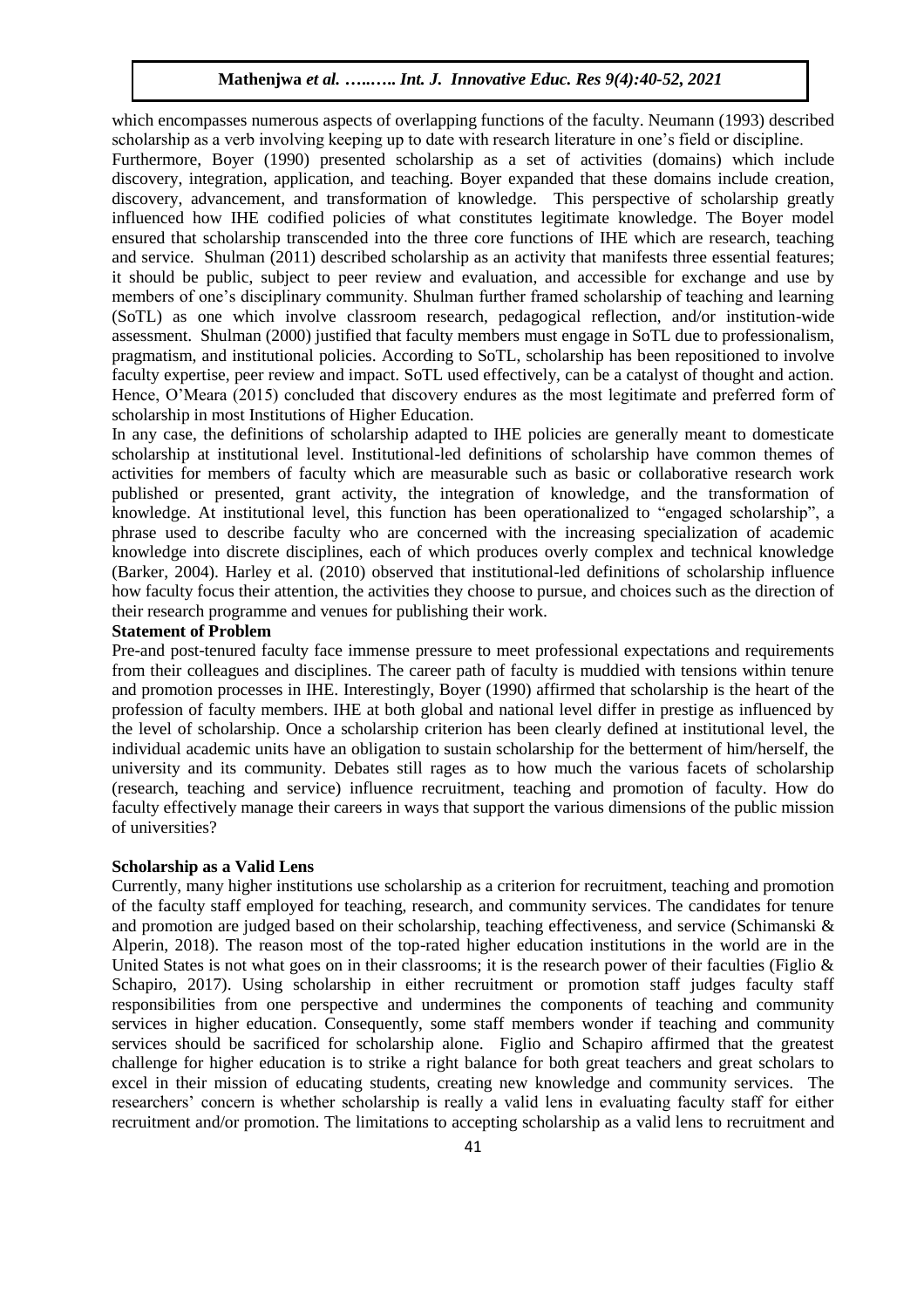promotion in higher education has become most difficult to overcome without threatening institutional academic structures, values, rewards, and behaviour (Lazerson et al., 2000).

Hence, a deductive argument that if scholarship is used internationally for ranking universities, then it should be used as a valid lens for recruitment and promotion of faculty staff since they are the custodians of scholarship in higher education. Boyer (1987) buttressed that scholarship is the heart of the academic profession but remained mute about teaching and community services. A scholarship of teaching and learning is based on the development and application of its several distinct elements like content knowledge or synoptic capacity, pedagogical knowledge, and pedagogic content knowledge (Rice, 1991). Moreover, Trigwell et al. (2000), believed that scholarship encourages and values the co-construction of knowledge between teachers and students, assuming learning as a partnership, instead of a traditional instructional relationship. However, agreeing to an extent, Atkinson (2001) enquired how well scholarship promotes teaching, training, and learning. They affirmed that scholarship could be a valid lens for recruitment and promotion, but the validity is still unequivocal.



**Figure 1: Components of a Model of Scholarship of Teaching and Learning (Kreber & Cranton, 2000, p. 485)**

In the submission of Kreber and Cranton (2000), as shown in Figure 1, there are nine components of scholarship with specific indicators of concept, process, and curricular knowledge. This covers the curricular knowledge, instruction knowledge and pedagogical knowledge that are enshrined in scholarship in higher education. For the world ranking of universities, institutions are evaluated for quality based on 13 performance indicators which are categorized into four thematic areas: teaching, research, knowledge transfer and international outlook (World University Rankings, 2021). Ganem and Manasse (2011), found that scholarship is the strongest predictor of student persistence, progression, and timely graduation in all models. Gotlieb (2011), in a study revealed that scholarship paints clearer picture of specific recruitment. Since scholarship cuts across curricular, instruction, pedagogy, and predicts student's graduation, it is a valid lens for recruitment and promotion in higher education across the globe. Besides, sharing and disseminating of teachers' experiences and practices is also crucial for the development of the scholarship in higher institution (Almeida, 2010).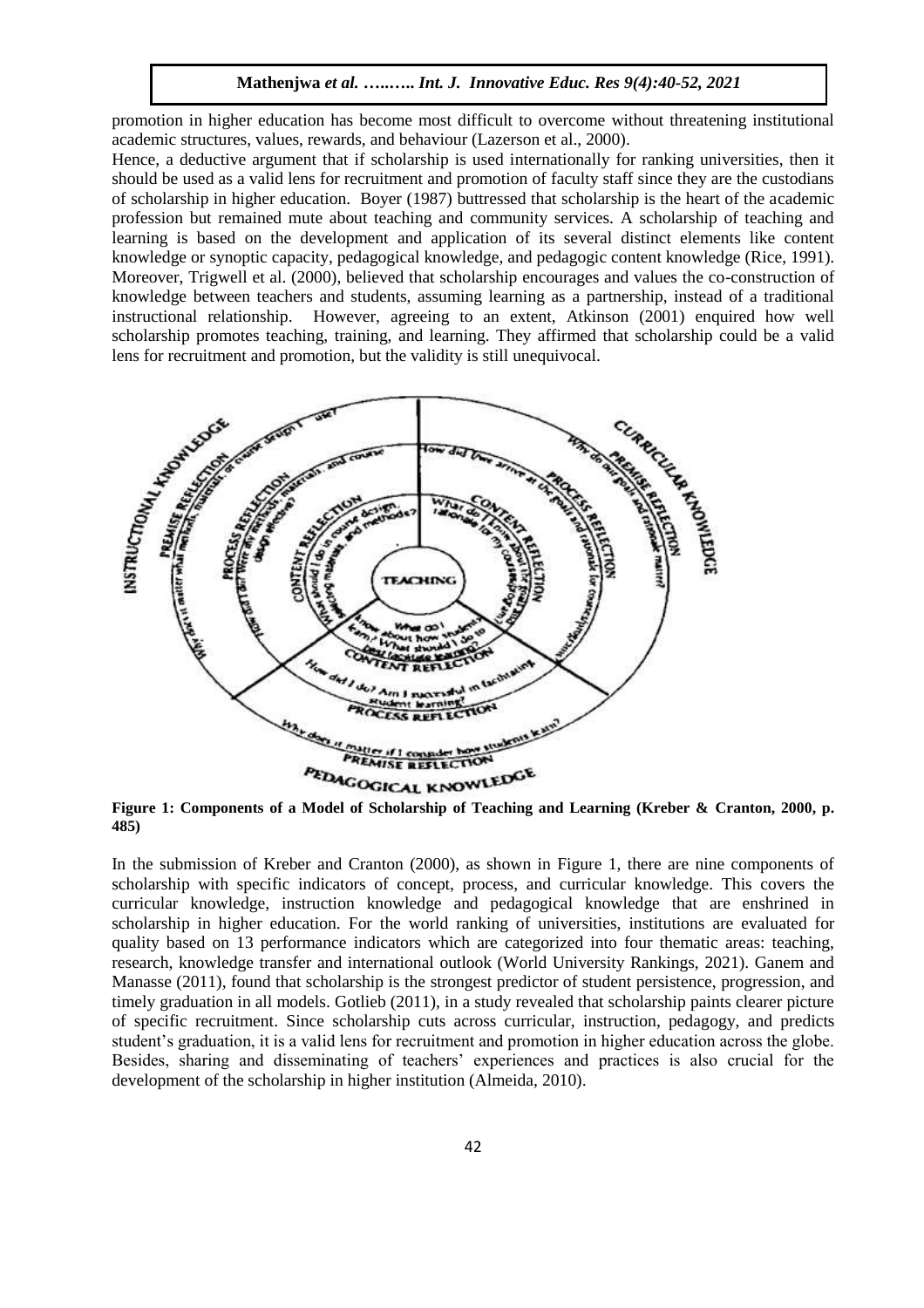## **Scholarship and Recruitment**

Scholarship is absolutely essential for all faculty members in institutions of higher education. This is more so because their responsibilities frame all four forms of scholarship (discovery, integration, application and teaching). An institution of higher education is a place of scholarship where known facts, principles, and ideas are learned, evaluated, interpreted, and synthesized and where facts are discovered and new ideas are generated (State University, n.d.). It is where utmost creativity is strived, where the artistic and literacy aspects of all persons' lives are explored, enhanced and expanded. A faculty member who can ensure that an institution of higher education offers these services appropriately should be a scholar; hence, all faculty members ought to be scholars.

A scholar is an individual who engages in critical and sustained with an aim of making significance contribution to knowledge. As a critical inquirer, the scholar expands his or her intellectual world through questioning, evaluating, and synthesizing ideas that come both from within and external sources (Pandey, 2016). As a sustained inquirer, a scholar is disciplined enough to study the interrelationships of ideas and to advance his/her discipline and related disciplines. The role of the scholarship of discovery (research) in an institution of higher education is significant for its sustainability and development (State University, n.d). On top of that, the quality of faculty members with good research skills directly translate to the quality of teaching and learning in the classroom, thereby benefitting the students, university, society and ultimately the country (Pandey, 2016).

Scholarship is at the heart definition of a faculty member. Advancing the knowledge of others is a vital function of an institution of higher education. The faculty member cannot perform this function without advancing his or her own knowledge. Each faculty member should be a scholar in order to be an effective educator (Pandey, 2016). Upon recruitment, each faculty member is expected to engage in scholarship (teaching, research and service), but the most regarded aspects of scholarship are teaching and research. Community service in itself is not scholarship. However, involvement in scholarship may enhance the ability of the faculty member to perform service for society as a whole and for more specific constituents of that particular institution and the local community (Pandey, 2016). A faculty member should model scholarship and assist students in engaging in scholarship to achieve educational goals.

Institutions of higher education thrive to be the best in terms of producing the world's greatest scholars. No university can achieve this without realizing their core values of both inclusion and excellence. This requires sustained equity in all efforts to recruit, hire and retain an exceptionally well qualified faculty (LAFAYETTE College, 2021). Pandey (2016) stated that an important aspect of ensuring quality education and training in institutions of higher education is the credential of its faculty. It is of great importance that institutions recruit qualifying personnel. A qualifying person should also exhibit inclination even in making significance contribution in the body of knowledge (scholarship) through all the forms of scholarship (discovery, integration, application and teaching).

Recruitment of new faculty is an opportunity for departments to engage in reflection and long-term planning. Institutions of higher education consider broader programmatic questions, rather than just seeking to hire an individual similar to the person being replaced (LAFAYETTE College, 2021). Recruitment of new faculty further allows the hiring of diverse faculty. This can be facilitated through research publications. Institutions of higher education should publish and distribute vacant positions as widely as possible. This allows the advertised positions to reach all potential candidates. The larger the pool, the greater the possibility of attracting diverse applicants for hiring (Antonio, 2003). A diverse faculty benefits institutions of higher education by providing support to students from diverse backgrounds through lending new ideas and collaboration in pedagogy and serving as role models to the students (Antonio, 2003). Through research publications, institutions of higher education are able to pick individuals who are exposed to areas of required expertise.

When it comes to recruitment of faculty, three criteria are used. These are: relevant postgraduate qualification; length of relevant teaching experience; and the minimum required number of relevant original research publication (LAFAYETTE College, 2021). All the criteria are important in ensuring the culture and environment for quality education, training, and research. To whatever extent, when it comes to the evaluation of the research publications, the relevant aspects are rarely or inappropriately followed. Important aspects that are considered when determining the relevance and quality of research articles are: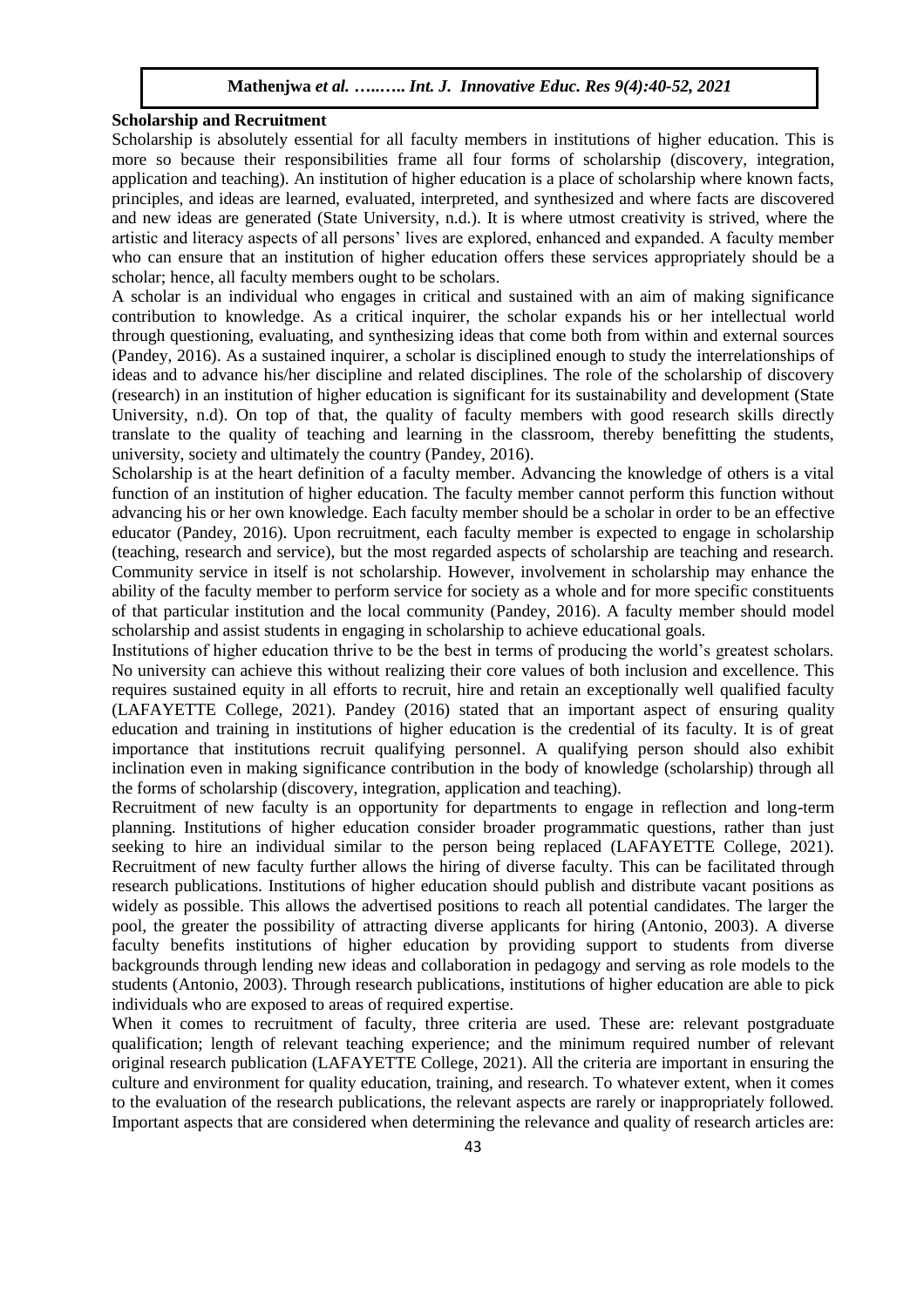(1) relevance to specialty; (2) contribution, authorship and sequence of a faculty among the listed authors; and (3) quality of research presented in the article. Other determinants of which person to hire are: the curricular gaps that need to be filled in a department; areas or courses, if any, that might be deleted from or added to the programme; the characteristics that the department is looking for in a colleague; and programmatic contributions to the department a new person is expected to make (LAFAYETTE College, 2021).

Scholarship is the order of the day for faculty members in institutions of higher education as they are expected to undertake research, teaching, and service roles to carry out academic work of their respective institutions. Each of these roles enables faculty members to generate and disseminate knowledge to peers, students, and external audiences. The balance among teaching, research, and service, however, differs widely across institution types and by terms of the faculty member's appointment. Many university faculty members engage in research, thereby contributing to the knowledge base of the discipline or academic field. The extent to which faculty members have a research role as part of their work responsibilities depends largely on the mission of the employing institution, with larger universities more likely to have research and knowledge creation as a significant part of their missions (Altbach et al., 2013). Although higher education institutions are most often the sites for sponsors of faculty member's research, the primary audience for most academic researchers is their national and international community of disciplinary colleagues. Faculty members with active research agendas and involvement in their disciplinary communities are regarded as more cosmopolitan in orientation, with strong allegiances and loyalties to their disciplines (LAFAYETTE College, 2021).

More emphasis is placed on the faculty research role because universities also house the majority of graduate programmes and provide resources to support the pursuit of research agendas. Additionally, research-oriented faculty members often participate actively in generating internal and external monetary support to underwrite their specific projects. Moreover, for any development to occur, research needs to be undertaken. An academia cannot be innovative without embarking on research.

#### **Scholarship and Teaching**

Teaching at higher education is guided by the different types of scholarship in order to produce competitive graduates to the world of work at national and global level. Prober (2014) defined scholarship as the dissemination of knowledge and commitment to the development of teaching practice. Nibert (2008) revealed that the definition of scholarship was expanded based on four functions which are the scholarship of discovery, scholarship of integration, scholarship of application and scholarship of teaching (Boyers model). All these forms of scholarship are recognized at higher education. Even though the scholarship of teaching had received much attention yet it fails to engage the practices that all academics should embody. This shows that the faculty member should not only focus on the teaching role.

Also, the scholarship of discovery contributes to human knowledge through research and intellectual climate of higher institutions. New research discoveries are important in an academic environment. Students at higher education conduct research projects which contribute to the pull of knowledge since there is no absolute truth about information that was discovered earlier (Nibert, 2008). The scholarship of discovery enables teachers to stay in touch with academic developments in the field through teachingresearch (Probert, 2014). Moreover, quality teaching relies on scholarship of integration in order to make connections in a larger context that is central to teaching. This involves interpretation for each understanding of individual knowledge. It also describes the kind of discovery that occurs where fields converge in new ways (Probert, 2014). The scholarship of integration helps academics to interpret the use of knowledge thus making connections across disciplines. Students may review literature on their own field and discover knowledge gap which then the scholarship of discovery has to be incorporated. Scholarship of application is about using the research findings and innovations to solve societal problems (Nibert, 2008).

Teaching is informed by scholarship in higher education setting (Probert, 2014). The scholarship of teaching is a central element in higher education (Nibert, 2008). The scholarship of teaching which is also known as the scholarship of teaching and learning (SoTL) is different from good teaching because it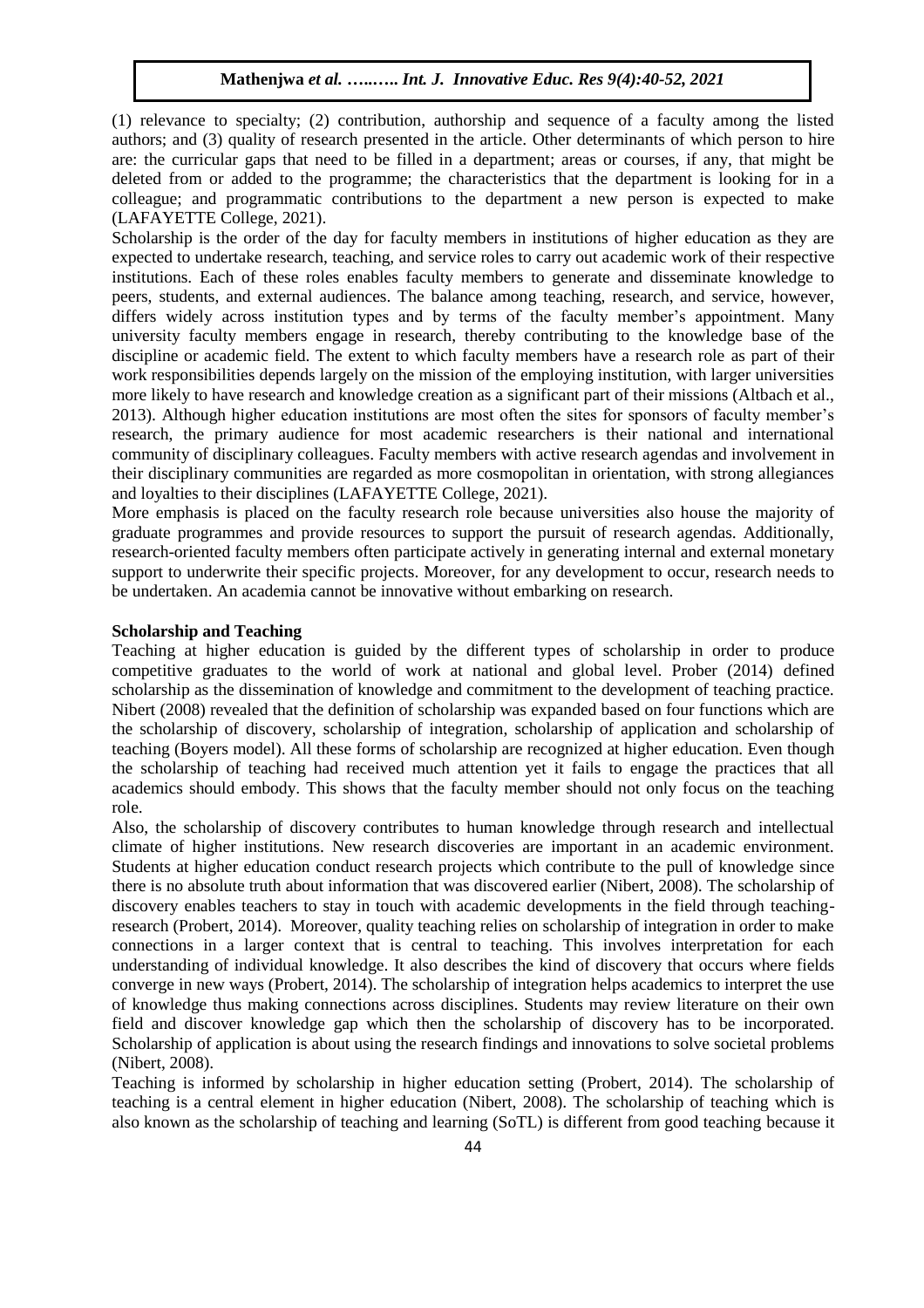involves teaching and learning, public sharing and review through presentations or publications. Good teaching only promotes student learning and student outcomes. SoTL focuses on teaching and learning which is primarily classroom and disciplinary based and involves application and use (McKinney, n.d). Yusoff et al. (2013) stated that SoTL in higher education focuses on how knowledge can be disseminated to learners in the community. Therefore, effective teaching is the essential element in higher education even though it is loaded with research publications for promotion that affects effective teaching.

The conception of the scholarship of teaching in higher education led to classroom research. Classroom research connects investigation of classroom learning with formal research (Theall & Farrel, 2016). Many institutions of higher learning have developed appropriate infrastructure which supports the SoTL. The SoTL involves inquiry and investigation which is concerned with character and depth of student learning. Thus, communication is the pillar in SoTL, therefore teachers should become active members of communities (Hernald & Leprince-Ringuat, 2008). This supports research, teaching and service for effective teaching and learning in higher education.

Student learning in higher education involves both formal and informal experiences. The teaching process in formal learning takes place in a classroom or related structures such as the laboratory in order to achieve some objectives for research and teaching purposes. Informal learning is all about the outcomes from student participation which fulfils the facet of service. Formal learning is related to academic and cognitive skills and subject matter competence, whereas informal learning has an impact on many other areas (Theall & Farrell, 2016). Teaching at higher learning is an evolving process with changing students and teachers' profiles in a complex environment for quality teaching. The teaching process at higher learning may not be effective as the teachers recruited for academics may not ensure that faculty members have pedagogical skills and personal adherence to the institutions' values and educational goals. Some faculty members hired come from the corporate world and teach part-time (Institutional Management in Higher Education, 2008)

At higher education, SoTL includes goal setting, SoTL levels and SoTL components. SoTL goal setting is about how teachers add value to their institutions educational mission. Educators set goals, responsibilities, and philosophy of teaching and learning in relation to the institutions educational mission (Yusoff, et al., 2013). For instance, the University of Eswatini has a strategic plan with a specific goal and mission which all educators should adhere to during the teaching process. The University of Eswatini mission statements is: *"To be responsive to national and international needs through excellence in teaching and learning, research and innovation, entrepreneurship and community engagement for suitable development" (University of Eswatini, 2021).* This statement supports research, teaching and service which influence teaching in higher education.

Furthermore, Yusoff, et al. (2013) affirmed that an SoTL level is all about the growth of educators. These levels are categorised into four: quantity, quality, scholarly teaching and scholarship of teaching and learning. Quantity is a prerequisite for every new educator at higher learning which is concerned about descriptive information, the types and frequencies of educational activities and roles. This is measured in terms of lecture hours per semester, students supervised among others. Quality level is about producing evidence that activities achieved excellent results by measuring student, peers, and head of department feedback. Scholarly teaching level draws from literature and best practices in the field to design, implement, assess and redesign an educational activity. This level is achieved by setting goals, adequate preparations, effective methods, significant results, effective presentation and reflective critique. Scholarship of teaching engages faculties in educational scholarship by drawing resources and best practices in the field and contributing resources to it. SoTL components or core areas includes teaching, curriculum, learner assessment, advising or mentoring or supervising, educational leadership or administration and educational professional development. Each component is judged according to SoTL goal setting and SoTL levels for quality assurance. The components are as follows:

 **Teaching-learning process:** Institutions of higher learning ensures that teaching promotes the learning process through direct teaching with relevant instructional material (Yusoff, Alias and Salleh, 2013). Institutions in Eswatini use the traditional way of disseminating knowledge where teachers and learners have a face-to-face contact and this is aided by the use of both visual and audio teaching materials.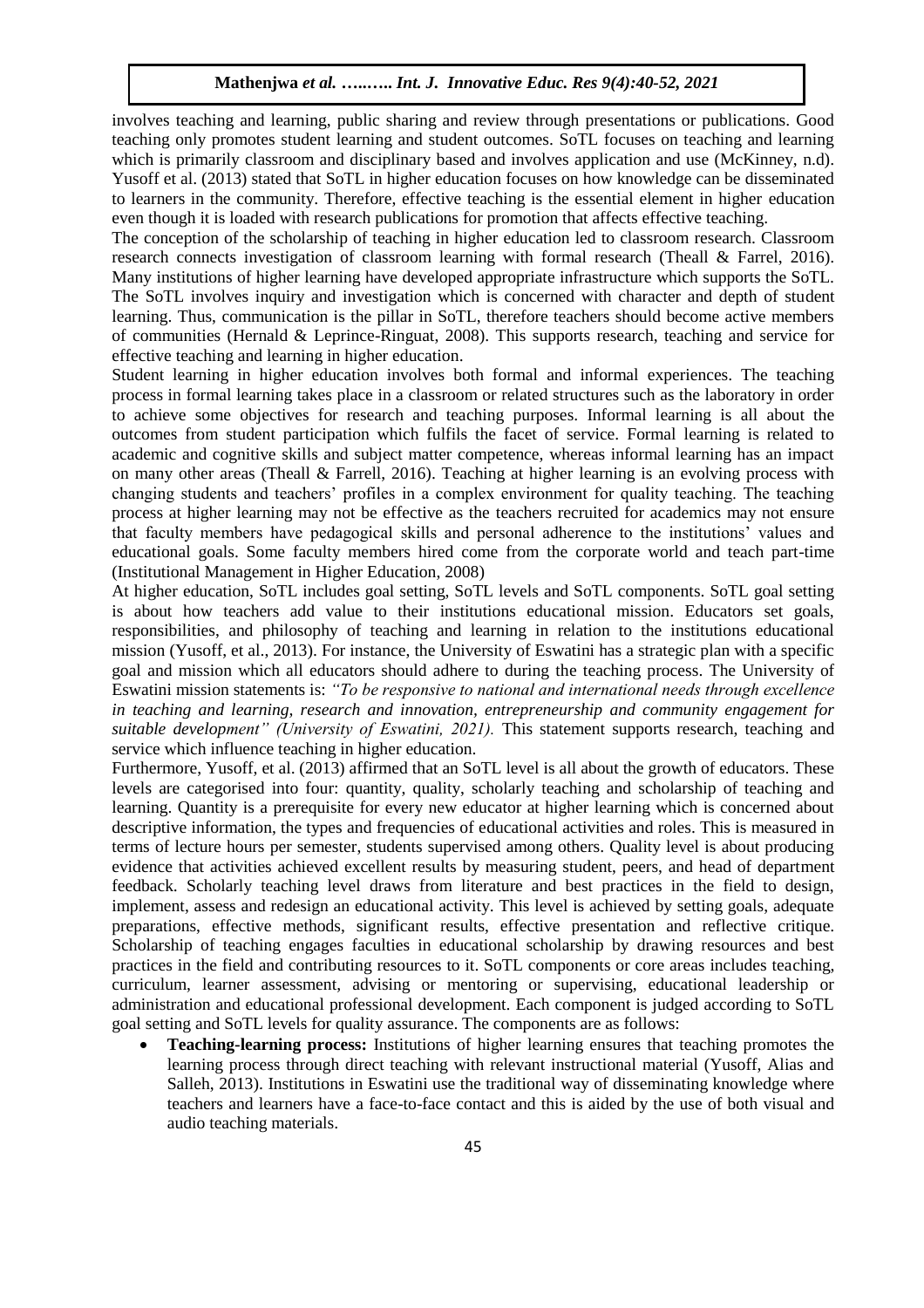- **Assessment:** Learners are assessed by measuring learner's knowledge, skills and attitudes. Assessment is done by writing tests, reporting on practical activities that were conducted and also taking end of year or semester examinations (Yusoff et al., 2013). Theall and Farrel (2016), revealed that for both evaluation and assessments, institutions of higher education are expected to document student performance such classroom tests. This assessment comes as a result of teaching and educational experience and determining what was learnt. Evaluation determines merit and the assessment objectives are at the level of the individual learner
- **Curriculum:** Curriculum in higher education is systematically designed, sequenced and evaluated educational activities for any training level. Institutions comprises of different departments, therefore, the curriculum designed suit each department according to the number of semesters (Yusoff et al., 2013).
- **Supervision:** Educators also advise, mentor or supervise students which helps in improving the educational relationship between the educator and the learner or colleague in order to achieve educational goals. Activities related to learning develop and improves learner's or colleague's personal qualities for future careers (Yusoff et al., 2013). Student support improves student knowledge and internship opportunities which influence the service facet. At higher education, learners are taught by different educators and are able to select their own research project supervisors which greatly influence the research and teaching facets.
- **Leadership:** Educational leadership and administration transforms educational programmes and advancement in the field (Yusoff et al., 2013). This influence the research, teaching and service facets as graduates who are national and global competitive are produced. To improve teaching and institutional departments to ensure that the programmes offered are relevant to the world of work. This improves student learning as new pedagogical tools and tutorship are introduced. Thus, educational programmes that are irrelevant due to the evolving world of work are terminated. To ensure that new programmes that are introduced are relevant, the evaluation process includes programme content, structure and teaching delivery (Institutional Management in Higher Education, 2008). In Eswatini students are also invited to programme evaluation by responding to a questionnaire and serving as research assistant.
- **Professional development:** The last component of SoTL is that educational professional development in higher education is associated with promotions, development and recognition of personal qualities to an educator. Academics are promoted based on their professional development through training, research, and publication.

To teach at higher education, the academic staff should be active in scholarship that informs their teaching, have an understanding of current scholarship and professional practice in the discipline that they teach. Therefore, teachers should possess a qualification which is at least one level above the student for whom they are responsible. For quality higher education teaching, teachers should engage in disciplinary scholarship and experience the culture of scholarship (Probert, 2014). National Careers Service (n.d) affirmed that teachers are required to be a subject matter expert. Teachers should be able to conduct research, teach academic and vocational subjects. To become a teacher can also be through a university course or through apprenticeship. To qualify for teaching at university, a good degree with a first class or second-class honour (upper division) which is relevant to the subject one is willing to teach. Also aspiring educators should have completed or be working towards a postgraduate masters or PhD and have academic work published. To teach at higher learning there are skills and knowledge recommended from teachers which are as follows: Knowledge of teaching and the ability to design courses; knowledge of English language; excellent verbal communication skills; analytical thinking skills; sensitivity and understanding ; the ability to use your initiative; patience and the ability to remain calm in stressful situation; knowledge of psychology and ability to carry out basic tasks on a computer or handheld device (National Careers Service, n.d)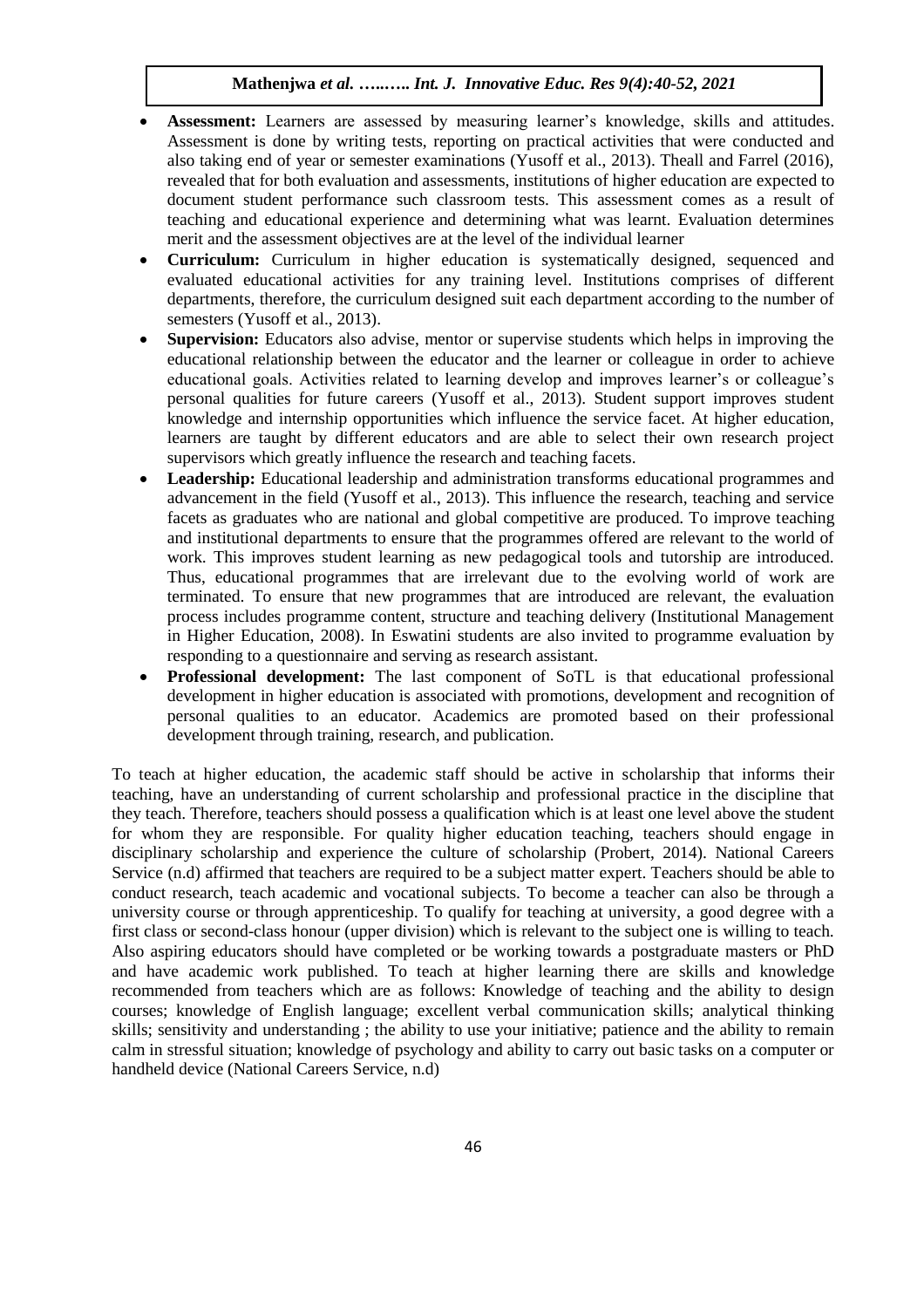# **Scholarship and Promotion**

Promotion in institutions of higher learning refers to the advancement of faculty members from lower positions or levels to higher ones in terms of salary, job title, and more institutional responsibilities. Higher positions normally come with authority, status, increased responsibility, accountability and expanded expectations in contributing to the institution. It is through promotion that institutions of higher education convey to other faculty members the kinds of actions, behaviours, and values they would like to see in faculty members (Heathfield, 2019). Thus, promotion in institution of higher education is one way of recognizing and rewarding faculty members' effort, performance in their work (University of Canterbury, n.d.).

Promotion of faculty members is an ongoing process that begins from the initial recruitment into an institution. Faculty members may be appointed at the rank of lecturer, senior lecturer, associate professor and full professor according to their qualifications, experience. However, promotion of faculty members from a lower level to a higher one once they are in an institution is a result of objective evaluation of the candidate's performance following clearly defined criteria (Beirut Arab University, 2016). Promotion criteria may not be an exhaustive list of all aspects of scholarly activity, but it provides a framework on which promotion of faculty members is based. Faculty members applying for promotion should substantially meet the requirements for the position or level they are applying for (University of Adelaide Enterprise Agreement, 2017/2021).

Regardless of academic or professional field, faculty members are expected to continually and effectively engaged in scholarly activities of distinction (scholarship), such as publishing works in peer reviewed journals and the impact of these publications, participating in grant activities depending on the availability of funding sources, obtaining awards and honours, attending and presenting research work at national and international workshops, seminars and/or conferences, conducting scholarly projects relating to the development, implementation, and evaluation of teaching initiatives and other scholarship activities that advance a faculty member's visibility in the broader community and in own research agenda (University of Florida, 2007). A faculty member may be engaged in more than one form of scholarship. This may include basic research (scholarship of discovery), the integration of knowledge (scholarship of integration), the transformation of knowledge through the intellectual work involved in teaching and facilitating learning (scholarship of teaching), and/or the application of knowledge to solve a compelling problem in the community (scholarship of application) (University of Florida, 2007).

Scholarship consideration in promoting staff members in institutions of higher education provides only eligible faculty members an opportunity to apply for promotion and gain recognition for their outstanding scholarship achievements. As such promotion guidelines in institutions of higher education are seen to incorporate scholarship such that faculty members are expected to use principles and values of scholarship in research, teaching, and service (Hutchinson, 2011), which are the key functions of institutions of higher education (Archibong, Effiom, Omoike & Edet, 2010). The research function entails the advancement of knowledge, teaching entails transmitting and transforming knowledge, and service entails extending knowledge (Boyer, 1990). Faculty members play a very crucial role in the educational process in institutions of higher education as performing the key functions is highly depended on them (Archibong et al., 2010). This means that the work of faculty members revolve around research, teaching, and service.

The three functions of institutions of higher education can be visualized as a continuum of scholarship. Boyer's (1990) forms of scholarship (scholarship of discovery, scholarship of integration, scholarship of application, and scholarship of teaching) are in-built in the three functions (research, teaching, and service). Therefore, the three functions can be comparable in certain respects to the forms of scholarship. According to Hyman et al. (2001), the scholarship of discovery and scholarship of integration reflect the research function; scholarship of application reflects the service function, which is the engagement of faculty members in extending and applying knowledge to address societal problems; and scholarship of teaching reflects the teaching function, which involves the sharing of knowledge with others.

To attain promotion, faculty members should significantly contribute to the functions of an institution. Promotion requires distinction in at least two of three areas, namely scholarship, teaching, service and research (College of Education, 2018); teaching and learning, and engagement (University of South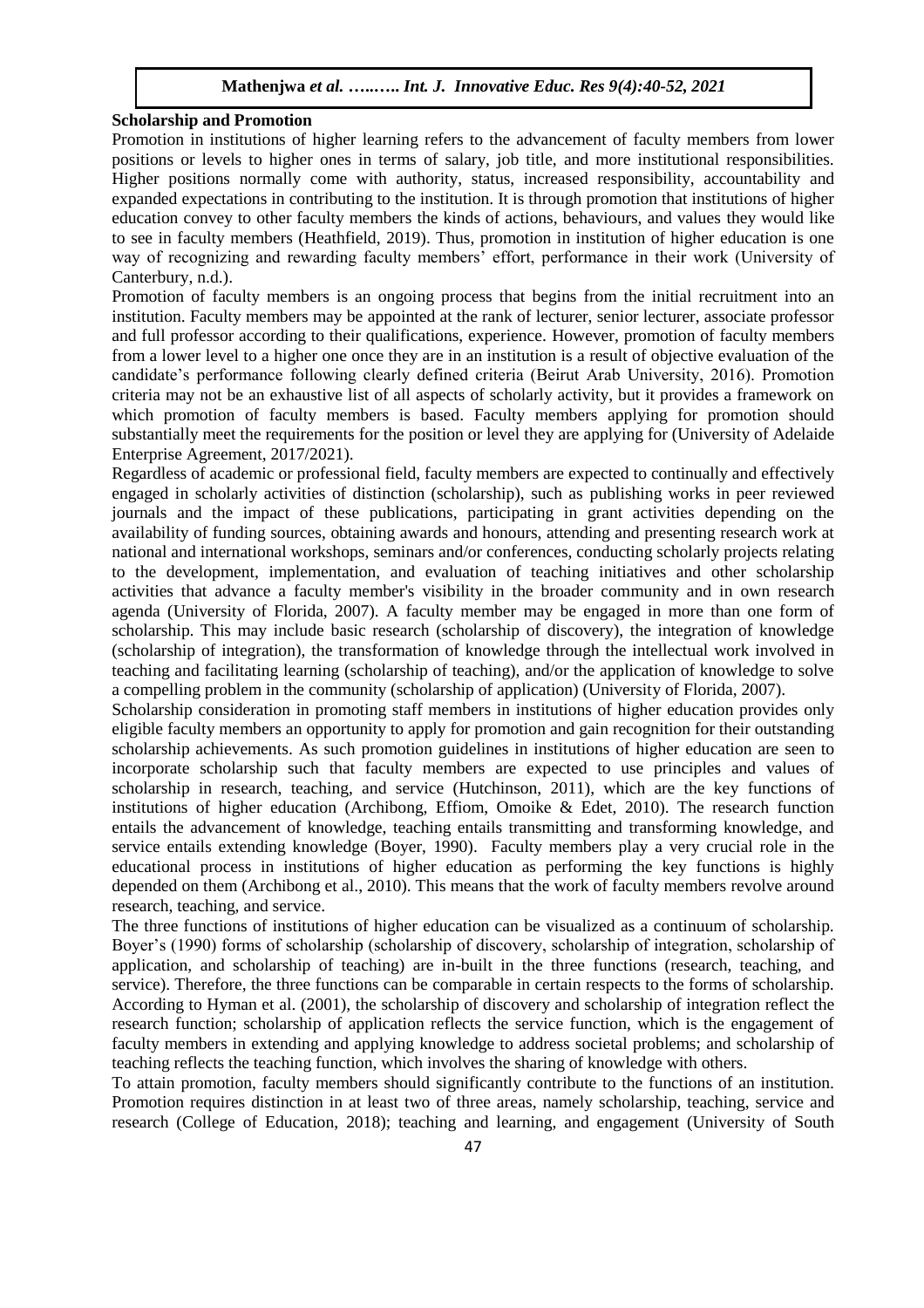Australia, 2020); teaching experience and effectiveness, administrative duties, and community service (University of Swaziland, 2018). Thus, academic promotion is one way of acknowledging faculty member's contribution to the achievement of institution's mission (research/scholarship, teaching, and service/engagement) in distinct ways (UNISA, 2020). Faculty members whose scholarship inform and support these three key functions are more likely to be rewarded by means of promotion (Rollin, 2001). And in the process, faculty members are provided an opportunity to progress in their career and contribute to institution's growth (UNISA, 2020). This is illustrated in Figure2 as follows:



*Figure 2: How Scholarship fits into the functions of IHE and subsequently leads to promotion of faculty members*

Promotion for outstanding scholarship is assessed according to quality and impact (Stellenbosch University, 2011). As a faculty member progresses from a lower position or level to a higher one, an improvement in quality and impact of one's scholarly activities is expected (University of South Wales Australia, 2015). Thus, promotion requirements vary depending on the level to which the faculty member is seeking promotion to (University of Florida, 2007). Promotion requirements are laid down in a cumulative manner and follow a rising line of achievements to higher positions. So, a candidate promoted to a higher position should fulfil to a large extent the expectations and requirements of all the previous positions (Stellenbosch University, 2011).

In order for faculty members in the position of junior lecturer to be promoted to the position of senior lecturer, they should show sustained performance in the areas of teaching, research, and service and engagement or outstanding performance in each of these areas depending on the individual's proportion of allocated work in the academic area. Alternatively, faculty member may apply on the basis of sustained performance in one area of specialisation. In this case, applicant is also expected to demonstrate a sustained contribution to the mission of the university in the other work areas (University of South Wales Australia, 2015; Griffith University, 2019). Candidates for senior lecturer should be experienced and effective teachers, active scholars, and responsible faculty members. In addition to having a doctoral degree, a candidate for the position for senior lecturer should have at least 2 years of teaching, evidence of good scholarly work, and good service to the institution and related organizations. Thus, a candidate who excels in scholarship and teaching is promoted to the position of senior lecturer (University of Swaziland, 2018).

Faculty members in the position of senior lecturer should show superior performance to be promoted to the position of associate professor (University of South Wales Australia, 2015). A faculty member applying for promotion to the level of associate professor is expected to have established an emerging national reputation with demonstrated scholarly productivity based upon a clearly defined research agenda or line of research (University of Florida, 2007). In the University of Eswatini, only candidates of distinguished scholarship, leadership and academic experience are considered for promotion to the position of associate professor. Such candidates should have a doctoral degree, at least three years of continuous experience as senior lecturer, documented evidence of successful thesis/dissertation supervision, and positive comments from external professional assessors (University of Swaziland, 2018).

Faculty members in the position of associate professor should show outstanding performance to be promoted to the position of full professor (University of South Wales Australia, 2015). Faculty member applying for promotion to the level of full professor is expected to be a mature productive scholar with an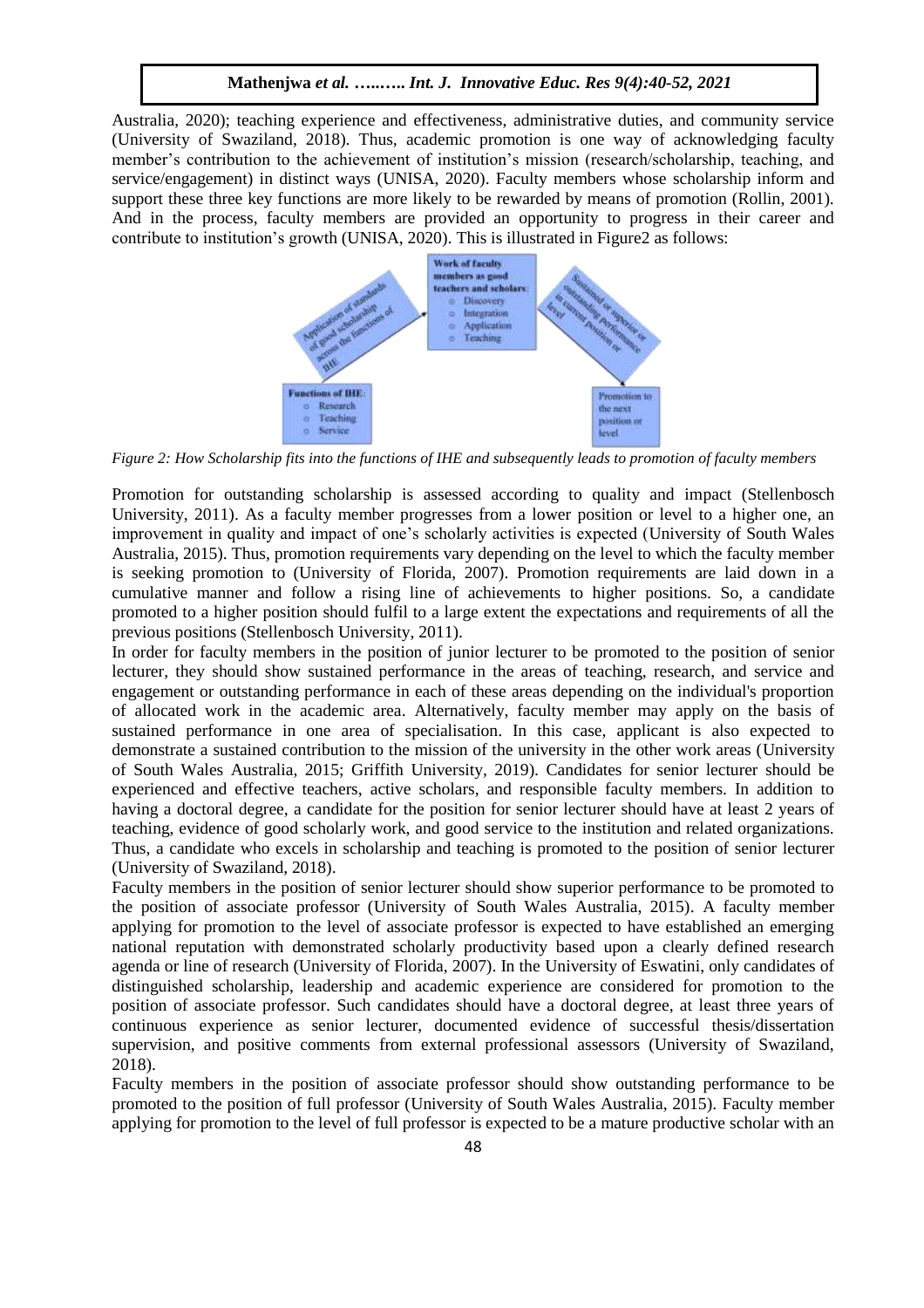established national and/or international reputation based upon a clearly defined research agenda or in line of research (University of Florida, 2007). In addition to that, the candidate is required to demonstrate distinction in teaching, unless teaching is not an area of primary assignment. Candidates demonstrating excellence in teaching at this level should demonstrate excellence in classroom teaching and significant involvement with doctoral students. Candidate should also have attained a leadership role in areas such as curriculum development, programme development, accreditation reviews, publishing with students and/or mentoring junior faculty and graduate students (University of Florida, 2007). In addition to expectations for associate professor, candidates for the rank of professor should have other qualities such as wide-ranging intellectual and teaching ability, leadership and an ability to inspire junior faculty members, integrity and soundness of judgment, a capacity and willingness to shoulder administrative responsibilities in the institution and the community at large (University of Swaziland, 2018).

Even though scholarship is seen to be learning more to research, scholarship consideration for promotion of faculty members is still possible even in non-research institutions. Non-research institutions of higher education may provide promotion opportunities for their teaching staff by considering the teaching criteria for promotion as important as promotion based on research and publication. Thus, scholarship of teaching provide useful means for overcoming the divide between research and teaching in considering teaching criteria for promotion to reward teaching staff (Vardi & Quin, n.d.). In this case, the scholarship of teaching is alongside and equal to other forms of scholarship because of its ability to engage, stimulate and excite students to be part of the academic world. However, Vardi and Quin (n.d.) argued that scholarship of teaching and learning alone is not enough to take faculty members up to the highest positions such as associate professor and full professor as the other forms of scholarship are highly considered as part of the criteria for promotion to reach these higher positions.

From what has been discussed thus far, all facets of scholarship, whether they are considered as functions of institutions of higher education or as Boyer's 1990 forms of scholarship, they influence promotion to a larger extent; hence, scholarship can be considered a valid lens for evaluating faculty members for promotion.

The purpose of Institutions of Higher Education can be traced to Humboldt in 1810 when establishing Berlin's University, specifically to support society through knowledge creation (by scientific research) and knowledge dissemination (via student education). Central to Universities discharging this universally agreed responsibility, are faculty members (academic community) whose scholarship must be comprehensively evaluated. Comprehensive evaluation of scholarship requires that IHEs interpret minimum performance expectations for faculty during recruitment, teaching and promotion. Guidelines for recruitment, teaching and promotions form moral documents for universities. Moral documents reflect what IHE value, to this effect consensus exists that scholarship should permeate at recruitment, teaching and promotion of faculty.

## **CONCLUSION**

IHE have undergone transformations with pronounced changes on the nature of academic work. Undeniably, scholarship as a verb implying keeping up-to-date with research literature; and as a fourfold set of activities (domains) which include discovery, integration, application, and teaching remain the core function of faculty members. Scholarship remains the most legitimate lens for examining procedures of recruitment, evaluating teaching and rewards of faculty through promotions in IHE.

#### **RECOMMENDATIONS**

Owing to the consensus on the definition of scholarship both as a verb and as a set of activities for faculty, IHE should ensure that documentation on both at pre-tenure and tenure are transparent and explicit on the roles and evaluation criteria of faculty members' scholarship. Effective application of scholarship in tenure and promotion safeguards equity among faculty members, enhance career progression and guarantees the duty of IHE to both students and the public at large.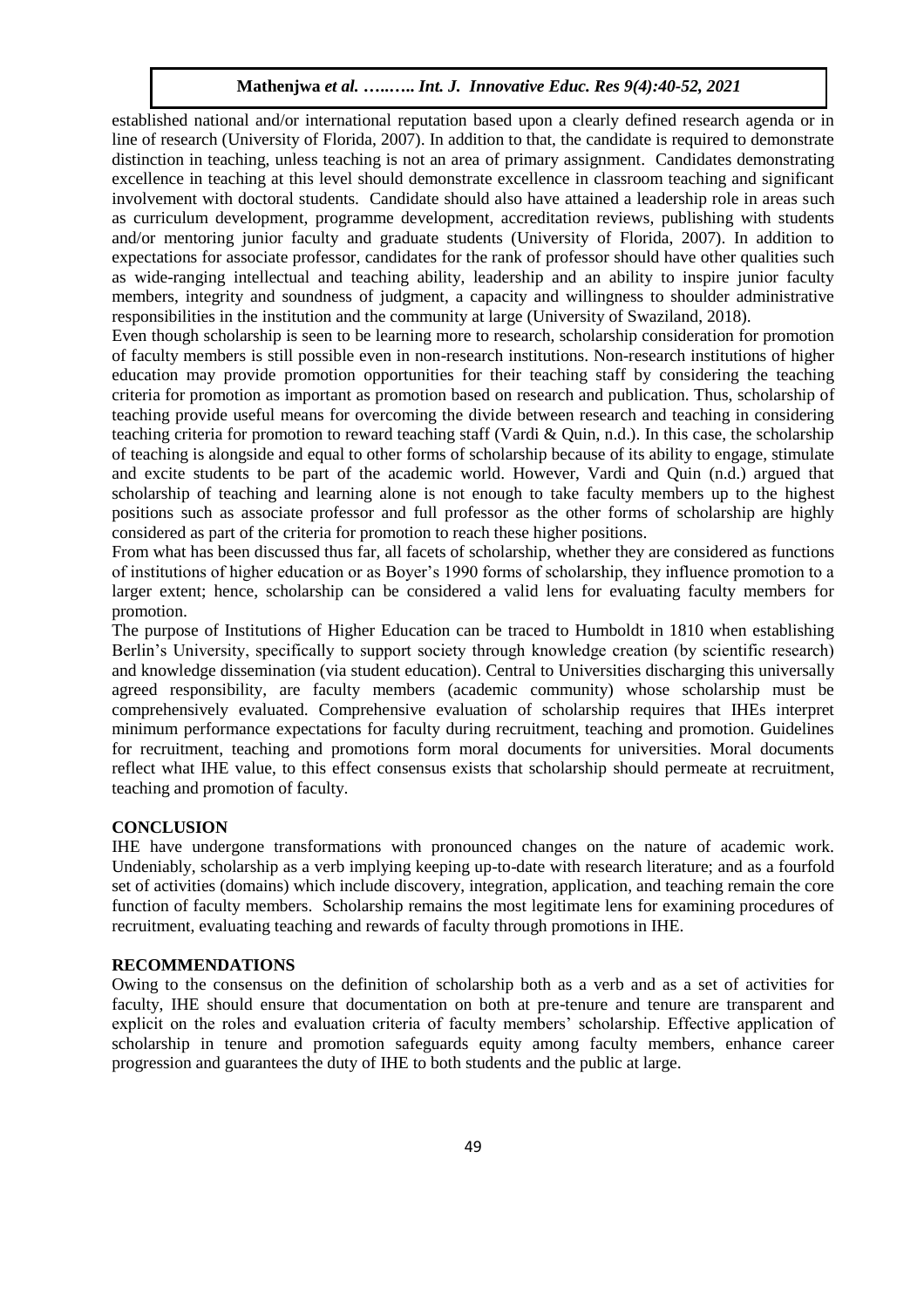## **REFERENCES**

- Academic affairs (2021). The seven principles for good teaching. Walker Center for Teaching. [https://www.utc.edu/academic-affairs/walker-center-for-teaching-and-learning/online](https://www.utc.edu/academic-affairs/walker-center-for-teaching-and-learning/online-resources/seven-principles-for-good-teaching)[resources/seven-principles-for-good-teaching](https://www.utc.edu/academic-affairs/walker-center-for-teaching-and-learning/online-resources/seven-principles-for-good-teaching)<br>P. A. (2010). Scholarship of
- Almeida, P. A. (2010). Scholarship of Teaching and Learning: An Overview. [https://www.researchgate.net/publication/233817081\\_Scholarship\\_of\\_Teaching\\_and\\_Learning](https://www.researchgate.net/publication/233817081_Scholarship_of_Teaching_and_Learning_An_Overview) An Overview
- Altbach, P. G., Androushchak, G., Kuzminov, Y., Yudkevich, M., & Reisberg, l. (2013). *The global future of higher education and the academic profession: the BRICs and the United States*. Palgrave Mcmillan.
- And Learning/online resources. [www.new.utc.edu/academic-affairs/walk-centerfor-teaching-a](http://www.new.utc.edu/academic-affairs/walk-centerfor-teaching-)ndlearning/online-resources/seven principles-for-good-teaching.
- Antonio, A. (2003). Diverse student bodies, diverse faculties. *Academe, 89(6),* 14. Retrieved on March 6, 2021, from:<https://eric.ed.gov/?id=EJ779197>
- Archibong, I. A., Effiom, D. O., Omoike, & Edet, D. A. (2010). Academic Staff Disposition to Promotion Criteria in Nigerian Universities. *Journal of College Teaching & Learning 7*(10), 25-30.
- Atkinson, M. (2001). The Scholarship of Teaching and Learning: Reconceptualizing
- Barker, D. (2004). The Scholarship of Engagement: A Taxonomy of Five Emerging ractices. *Journal of Higher Education Outreach and Engagement*, 9 (2):123 -137
- Beirut Arab University (2016). Academic staff promotion Rules and Procedures. Retrieved from [https://www.bau.edu.lb/BAUUpload/Library/Files/Uploaded%20Files/About-The-](https://www.bau.edu.lb/BAUUpload/Library/Files/Uploaded%20Files/About-The-University/Rules-and)

[University/Rules-and](https://www.bau.edu.lb/BAUUpload/Library/Files/Uploaded%20Files/About-The-University/Rules-and) Regulation /Promotion %20Criteria %20of%20 Academic%20Staff.pdf Bidabadi, N.S., Isfahani, A.N. & Khalil, R. (2016). Effective teaching methods in higher

- Boyer, E. L. (1990). Scholarship Reconsidered: Priorities of the Professorate. San Francisco: Jossey-Bass.
- Boyer, E. L. (1990). *Scholarship reconsidered: Priorities of the professoriate*. Princeton, NJ: The Carnegie Foundation for the Advancement of Teaching.
- College of Education (2018). Promotion and Tenure Criteria. Retrieved from <https://education.ufl.edu/faculty-policy/files/2018/09/COE-Tenure-and-Promotion-Criteria.pdf>
- Developments. Change, 31(5):10–15.
- Education: Requirements and Barriers. <https://www.ncbi.nlm.nih.gov/pmc/articles/PMC5065908/> February 12, 2021, from<http://www.jstor.org/stable/2675470>
- Figlio, D. N. & Schapiro, M. (2017). Are Great Teachers Poor Scholars?
- Future Landscape of Scholarly Communication: An Exploration of Faculty Values and Needs in Seven Disciplines: *Center for Studies in Higher Education*[. http://escholarship.org/uc/item/15x7385g.](http://escholarship.org/uc/item/15x7385g)
- Ganem, N. M. & Manasse, M. (2011). The Relationship between Scholarships and Student Success: An Art and Design Case Study. https://www.researchgate. net/publication /258380545
- Ginsberg, S. M. & Bernstein, J. L. (2011). Growing the scholarship of teaching and learning through institutional culture change. *J Scholarsh Teach Learn*, *11*(1):1–12.
- Gotlieb, J. (2011). Why Non-Scholarship Works: A Review of Recruitment Practices in the Ivy League Athletic Conference. Unpublished Master's Thesis Submitted to the Graduate Board of Drexel University.
- Griffith University (2019). Promotion of Academic Staff Procedures. [https://sharepointpubstor.blob.core.windows.net/policylibrary-](https://sharepointpubstor.blob.core.windows.net/policylibrary-prod/Promotion%20of%20Research%20Only%20Academic%20Staff%20Procedures.pdf)

[prod/Promotion%20of%20Research%20Only%20Academic%20Staff%20Procedures.pdf](https://sharepointpubstor.blob.core.windows.net/policylibrary-prod/Promotion%20of%20Research%20Only%20Academic%20Staff%20Procedures.pdf)

Harley, D., Accord, S. K., Earl-Novell, S., Lawrence, S. & King, C. J. (2010). Assessing the

- Heathfield, S. M. (2019). An Employee Promotion Recognizes their Contribution to the Firm. [https://www.thebalancecareers.com/a-promotion-rewards-an-employee-for-work-contributions-](https://www.thebalancecareers.com/a-promotion-rewards-an-employee-for-work-contributions-1918231)[1918231](https://www.thebalancecareers.com/a-promotion-rewards-an-employee-for-work-contributions-1918231)
- Henard, F. & Leprince-Ringuet, S. (2008). The path for quality teaching in Higher Education Higher Education: An assessment framework. *Education in medicine journal* 5(2), 2-4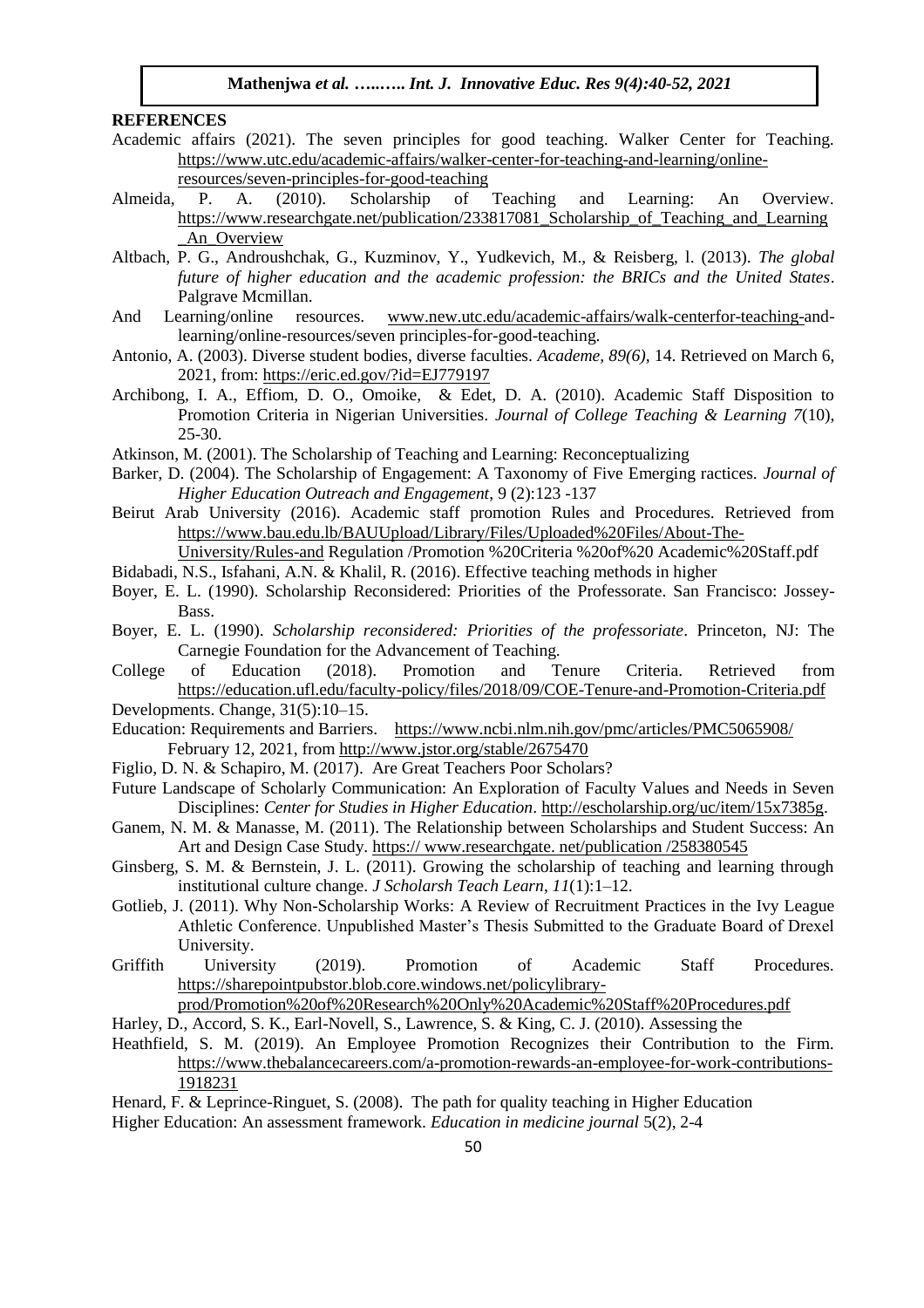http//education.stateuniversity.com/pages/2491/teaching-learning.html <https://policies.griffith.edu.au/pdf/Promotion-of-Academic-Staff-Procedures.pdf> [https://www.insidehighered.com/views/2017/02/24/examining-relationship-between-good-teaching-and](https://www.insidehighered.com/views/2017/02/24/examining-relationship-between-good-teaching-and-good-scholarship-essay)[good-scholarship-essay.](https://www.insidehighered.com/views/2017/02/24/examining-relationship-between-good-teaching-and-good-scholarship-essay) <https://www.researchgate.net/publication/233817081><br>Huber, M. (2013). What is the Scholarship Huber, M. (2013). What is the Scholarship of Teaching and Learning? <https://www.centerforengagedlearning.org/studying-engaged-learning/what-is-sotl/> Hutchings, P. & Shulman, L. (1999). The scholarship of teaching: new laborations, new Hutchinson, M. (2011). Outside the Margins: Promotion and Tenure with a Public Scholarship Platform. *Journal of Public Scholarship in Higher Education 1*, 133-151. Hyman, D., Gurgevich, E., Alter, T., Ayers, J., Cash, E., Fahnline, D. et al. (2001). Beyond Boyer: The Uniscope Model of Scholarship for the 21st Century. *Journal of Higher Education Outreach and Engagement 7* (1&2), 41- 65. Illinois State University, United States of America. Institutional Management in Higher Education (2008). Learning our Lesson: Review of quality teaching in higher higher education, OECD. [https://www.oecd.org/education/imhe/learningourlessonreviewofqualityteachinginhighereducati](https://www.oecd.org/education/imhe/learningourlessonreviewofqualityteachinginhighereducation.htm) [on.htm](https://www.oecd.org/education/imhe/learningourlessonreviewofqualityteachinginhighereducation.htm) King, K. M.& Register, S. J. (2017). Promotion and Tenure: Application of Scholarship of LAFAYETTE College (2021). Faculty recruitment: Policies and procedures. Retrieved on March 1, 2021 from: <https://provost.lafayette.edu/faculty-recruitment-policies-and-procedures/> learning and teaching. learning and teaching. [https://ltr.edu.au/resources/Probert\\_Scholarship\\_discussion\\_paper2.pdf](https://ltr.edu.au/resources/Probert_Scholarship_discussion_paper2.pdf) McKinney, K. (n.d). What is the Scholarship of Teaching and Learning (SoTL) in Higher

- National careers service (n.d). Higher Education lecturer. <https://sotl.illinoisstate.edu/downloads/definesotl.pdf>
- Nibert, M. (2008). Boyers Model of scholarship. [http://fsu.digital.flvc.org/islandora/object/fsu%3A265610/datastream/OBJ/view/Research\\_\\_Pre](http://fsu.digital.flvc.org/islandora/object/fsu%3A265610/datastream/OBJ/view/Research__Preservation__and_Repository_Publication_Relationships_-_Supplement_1_-_Boyer_Model_of_Scholarship.pdf) servation\_and\_Repository\_Publication\_Relationships\_-\_Supplement\_1\_-[\\_Boyer\\_Model\\_of\\_Scholarship.pdf](http://fsu.digital.flvc.org/islandora/object/fsu%3A265610/datastream/OBJ/view/Research__Preservation__and_Repository_Publication_Relationships_-_Supplement_1_-_Boyer_Model_of_Scholarship.pdf)

Nuemann, R. (1993). Research and Scholarship: Perceptions of Senior Academic Administrators. *Higher Education*, 25: 97-110.

- Pandey J. (2016). How important is research and publications in lecturer's life cycle. Retrieved on February 27, 2021, from: [https://www.linkedin.com/pulse/how-important-research-publication](https://www.linkedin.com/pulse/how-important-research-publication-lecturers-life-cycle-pandey)[lecturers-life-cycle-pandey](https://www.linkedin.com/pulse/how-important-research-publication-lecturers-life-cycle-pandey)
- Probert, B. (2014). Why scholarship matters in higher education. Discussion paper. Office for
- promotion and tenure processes: Past, present, and future [version 1; referees: awaiting peer review] <https://f1000research.com/articles/7-1605>
- Reflection. *International Journal -Scholarship of Teaching and Learning*, 5(1)
- Rollin, C. R. (2001). Keeping a Broad Perspective on Research. Iowa State University of Science and Technology. [https://www.ccl.org/articles/leading-effectively-articles/a-broad-perspective-a](https://www.ccl.org/articles/leading-effectively-articles/a-broad-perspective-a-must-have-for-promotion/)[must-have-for-promotion/](https://www.ccl.org/articles/leading-effectively-articles/a-broad-perspective-a-must-have-for-promotion/)
- Schimanski, L. A. & Alperin, J. P. (2018). The evaluation of scholarship in academic

Scholarship and Transforming the Academy. Social Forces, 79(4), 1217-1229. Retrieved

- Shulman, L. S. (2000). From Minsk to Pinsk: Why a scholarship of teaching and learning? *Journal of Scholarship of Teaching and Learning, 1,* 48–52.
- Shulman, M. L. (2011). The Scholarship of Teaching and Learning: A Personal Account and

State University (nd). Faculty Roles and Responsibility-The teaching role, The research role, the service role, Integration of faculty roles and responsibilities. Retrieved on March 3, 2021, from: [https://education.stateuniversity.com/pages/1972/Faculty-Roles-](https://education.stateuniversity.com/pages/1972/Faculty-Roles-Responsibilities.html#:text=The%20teaching%20role%20of%20the%20faculty,process%20and%20applying%20the%20knowledge)

[Responsibilities.html#:text=The%20teaching%20role%20of%20the%20faculty,process%20and](https://education.stateuniversity.com/pages/1972/Faculty-Roles-Responsibilities.html#:text=The%20teaching%20role%20of%20the%20faculty,process%20and%20applying%20the%20knowledge) [%20applying%20the%20knowledge.](https://education.stateuniversity.com/pages/1972/Faculty-Roles-Responsibilities.html#:text=The%20teaching%20role%20of%20the%20faculty,process%20and%20applying%20the%20knowledge)